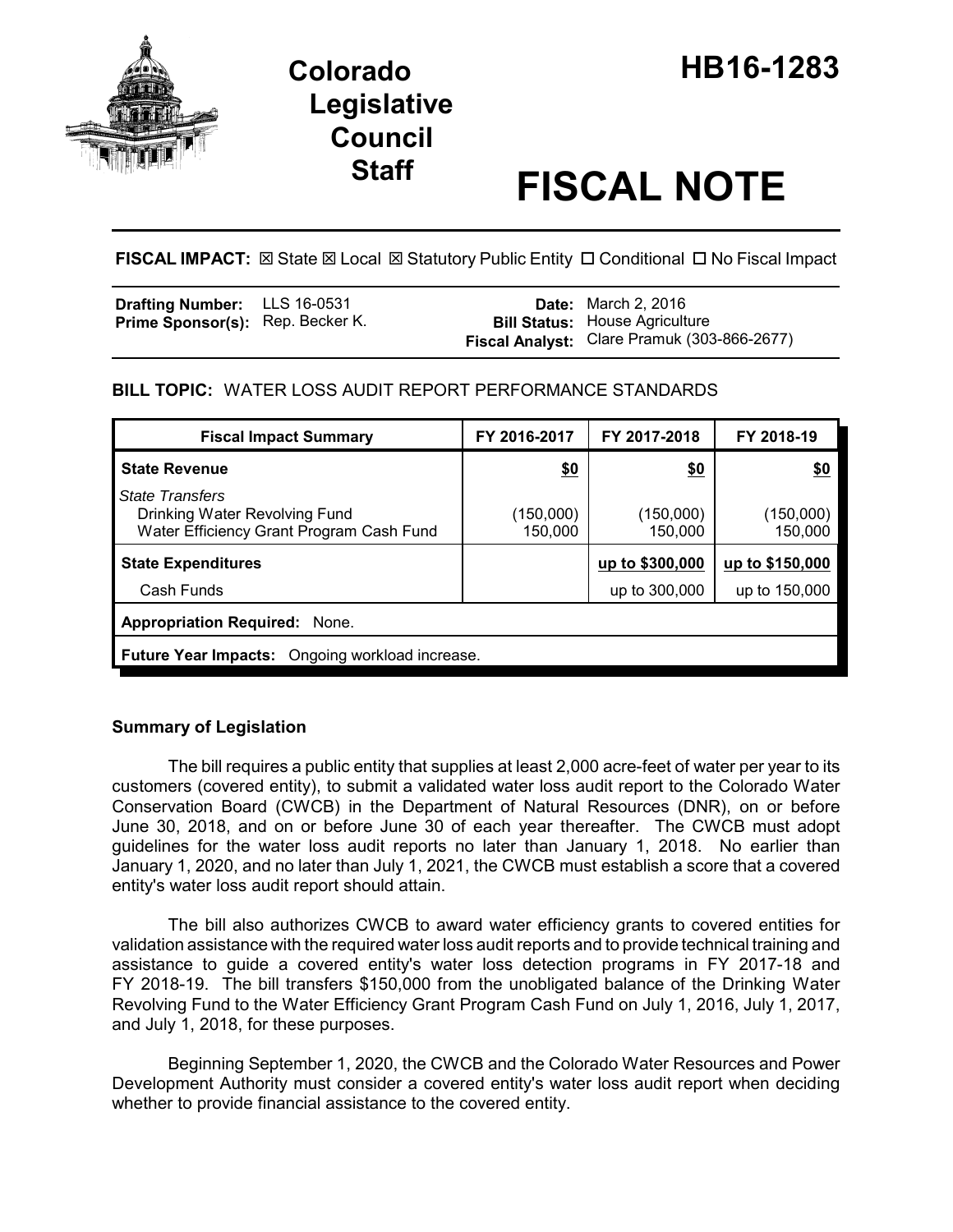March 2, 2016

#### **Background**

Water loss for water utilities in Colorado is generally defined as the water lost between a water treatment plant and a customer delivery point (i.e., the tap) through the utility-owned distribution system.

The continuously appropriated Water Efficiency Grant Program provides financial assistance to communities, water providers and eligible agencies for water conservation-related activities and projects. It is currently appropriated \$550,000 annually through FY 2019-20. This bill will increase the appropriation for the program to \$700,000 per year through FY 2018-19.

#### **State Revenue**

*State transfers.* This bill transfers \$150,000 per year for three years from the unobligated balance of the Drinking Water Revolving Fund to the Water Efficiency Grant Program Cash Fund to make grants available for water loss audit validation assistance and technical training and assistance to guide covered entities' water loss detection programs.

#### **State Expenditures**

This bill will increase state cash fund expenditures by up to \$300,000 in FY 2017-18 and up to \$150,000, plus any unexpended balance from the prior year, in FY 2018-19 from the Water Efficiency Grant Program Cash Fund in the DNR. These expenditures are for grants and will depend on the number and size of grants awarded. The grants will be awarded beginning in FY 2017-18 so there are no expenditures for FY 2016-17.

The CWCB workload will increase to develop guidelines for water loss audit reports by January 1, 2018, and a scoring methodology between January 1, 2020 and July 1, 2021. The CWCB will also administer the grant program expansion. This workload increase is expected to be addressed within existing appropriations.

#### **Local Government and Statutory Public Entity Impact**

Water providers owned by local governments will have an increase in workload associated with the preparation of validated water loss audit reports. These providers will have an opportunity to receive grants from the Water Efficiency Grant Program for issues related to water loss.

The Colorado Water Resources and Power Development Authority, which is a statutory public entity, will have a minimal increase in workload to consider a covered entity's water loss audit report when evaluating an application for financial assistance with water infrastructure improvements.

### **Effective Date**

Section 1 of the bill takes effect September 1, 2020, and the remainder of the bill takes effect August 10, 2016, if the General Assembly adjourns on May 11, 2016, as scheduled, and no referendum petition is filed.